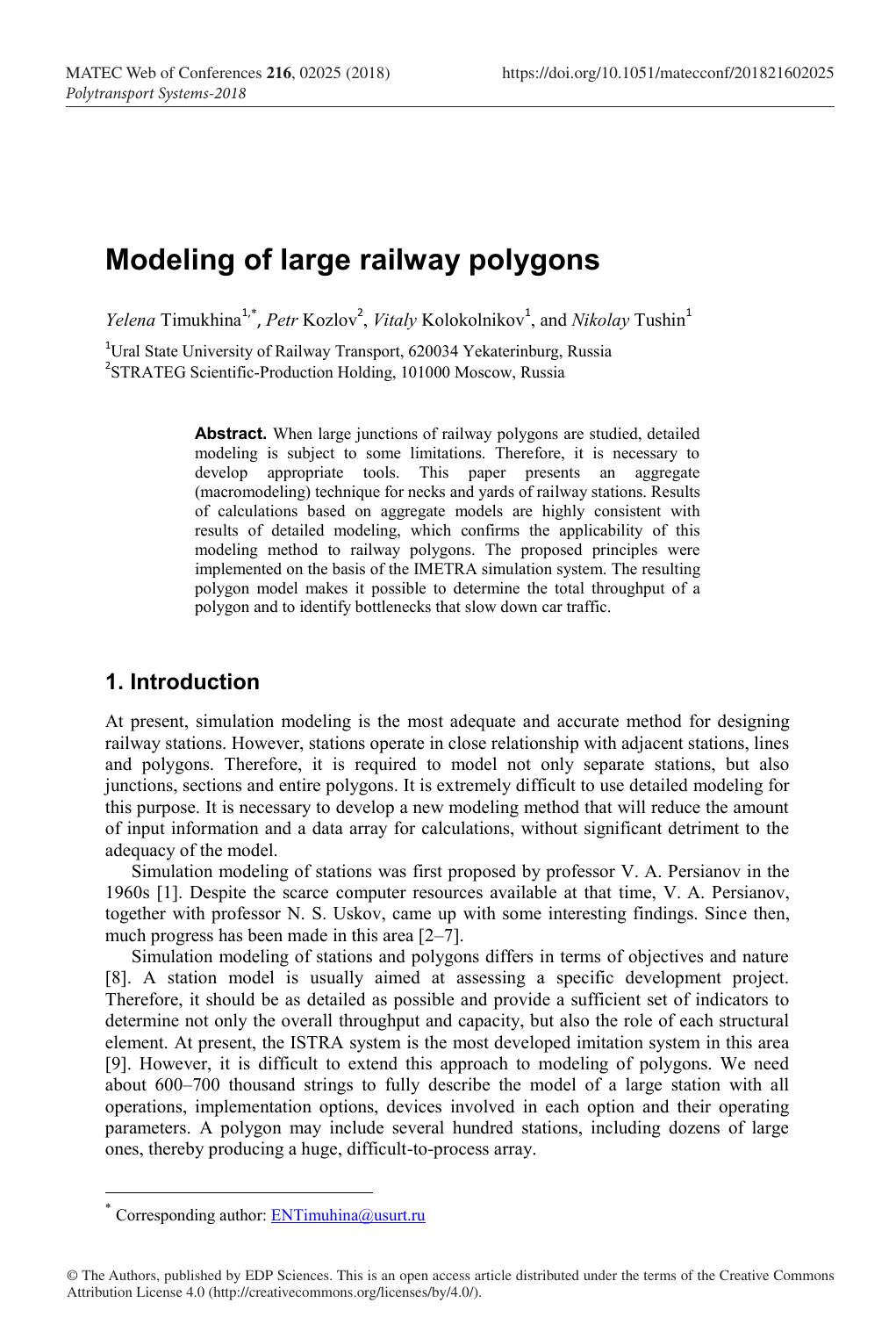The objective of the study is a different one. In a new problem statement, it is necessary to determine the overall throughput of the polygon, while aggregating its bottlenecks. If these are stations that slow down the car traffic, it is enough to know involved necks and yards, without identifying specific switches. However, at the second stage, when it is necessary to reorganize a particular station, detailed modeling should be used.

## **2 Principles of macromodeling**

#### **2.1 Neck macromodeling technique**

The aim of macromodeling is to take into account only throughput of a neck in the model without further detailing. In a functional approach, the key parameter of the neck is the number of possible parallel movements. These movements are numbered. Each movement is managed by a certain group of switches. It is kind of a *virtual* service channel. Train receiving and dispatching operations or shunting movements are served by some virtual channels. Thus, throughput of necks is taken into account, even though in aggregate form.

Unlike a separate switch, the channel has an explicit meaningful purpose  $-$  it enables one additional parallel movement [10]. It is the number of parallel movements that will determine possible maneuverability, and, hence, potential throughput of the neck (Fig. 1).



**Fig. 1.** Structural channels in the neck of the Karymskaya station.

However, the real throughput implemented for selected process conditions may differ from the potential one. The smaller the average number of involved channels per operation is, the closer they will be to each other and, hence, the better the technology will fit the structure.

To verify the validity of the proposed approach, it is necessary to compare operating parameters of necks on the basis of detailed and aggregate models. In this case, the number of delays in throats is the key factor as well. Comparative calculations for several stations show a good coincidence between the results (Fig. 2). Thus, the proposed principles can also be applied to the construction of polygon models.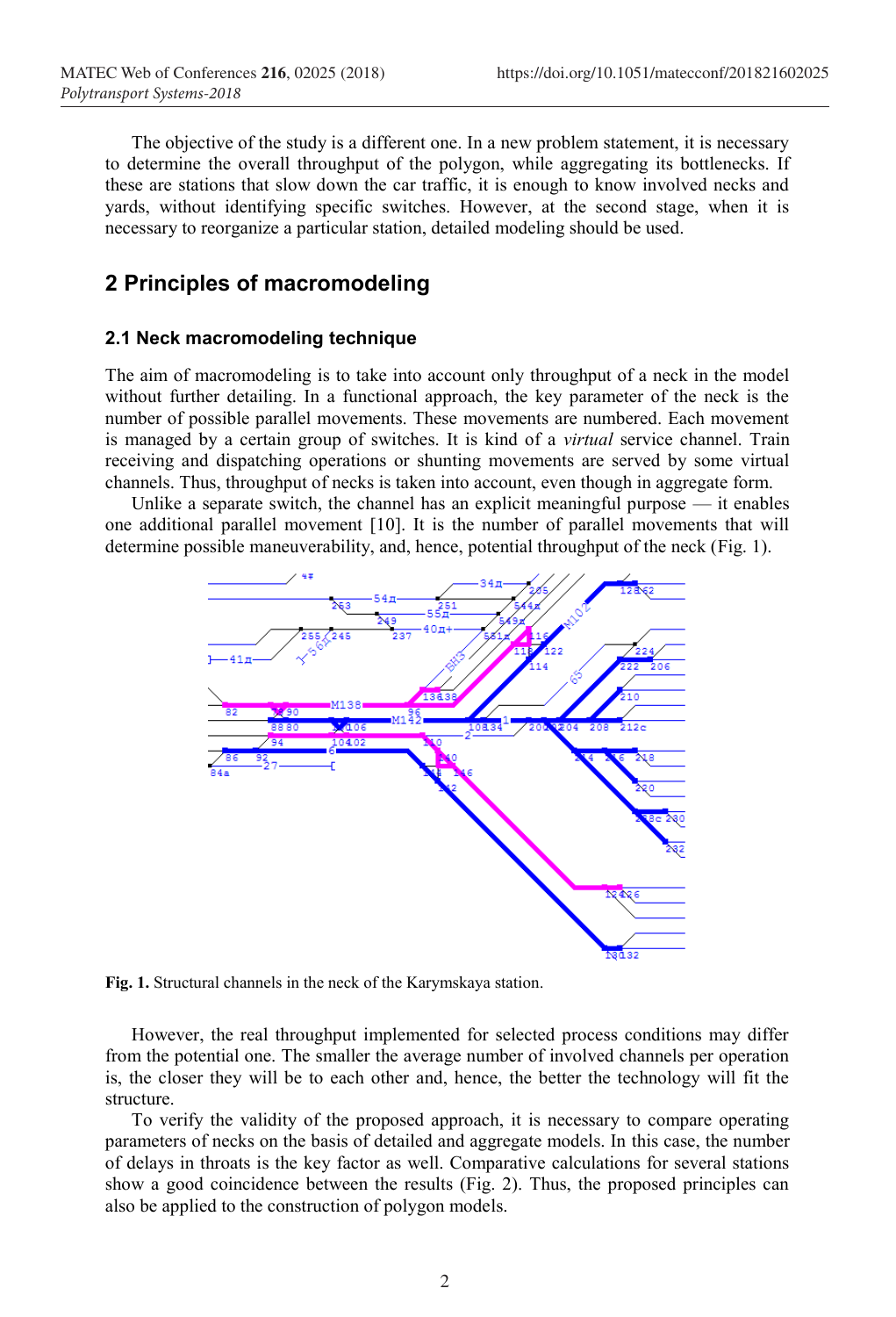

**Fig. 2.** Delays in throats: blue – in the micromodel, red – in the macromodel.

#### **2.2 Macromodeling of yards**

In our case, we use the ultimate functional capacity of the yard (i. e. the capacity at which its functionality is still maintained), rather than the total physical capacity of tracks, as an input parameter for modeling yards. Naturally, a difference between the functional capacity and the physical capacity will vary depending on type of a yard. In this case, coincidence of delays due to yards and the time of stay of trains or cars in yards are used as criteria.

The comparative calculations based on the detailed and aggregate models of various stations show that the results almost coincide with each other.

### **2.3 Outputs**

Based on the proposed principles of macromodeling, the IMETRA imitation system was developed [11]. Using this system, we constructed a model of the Kuzbass–Ust-Luga polygon (283 stations). Based on the outputs, it is possible to assess the performance of the entire polygon and to study the influence of individual factors.

The estimated period was ten or more days. The outputs include a car passing pattern of the polygon (Table 1) and an actual train schedule (Fig. 3). In addition, operations of locomotives with each train are visualized.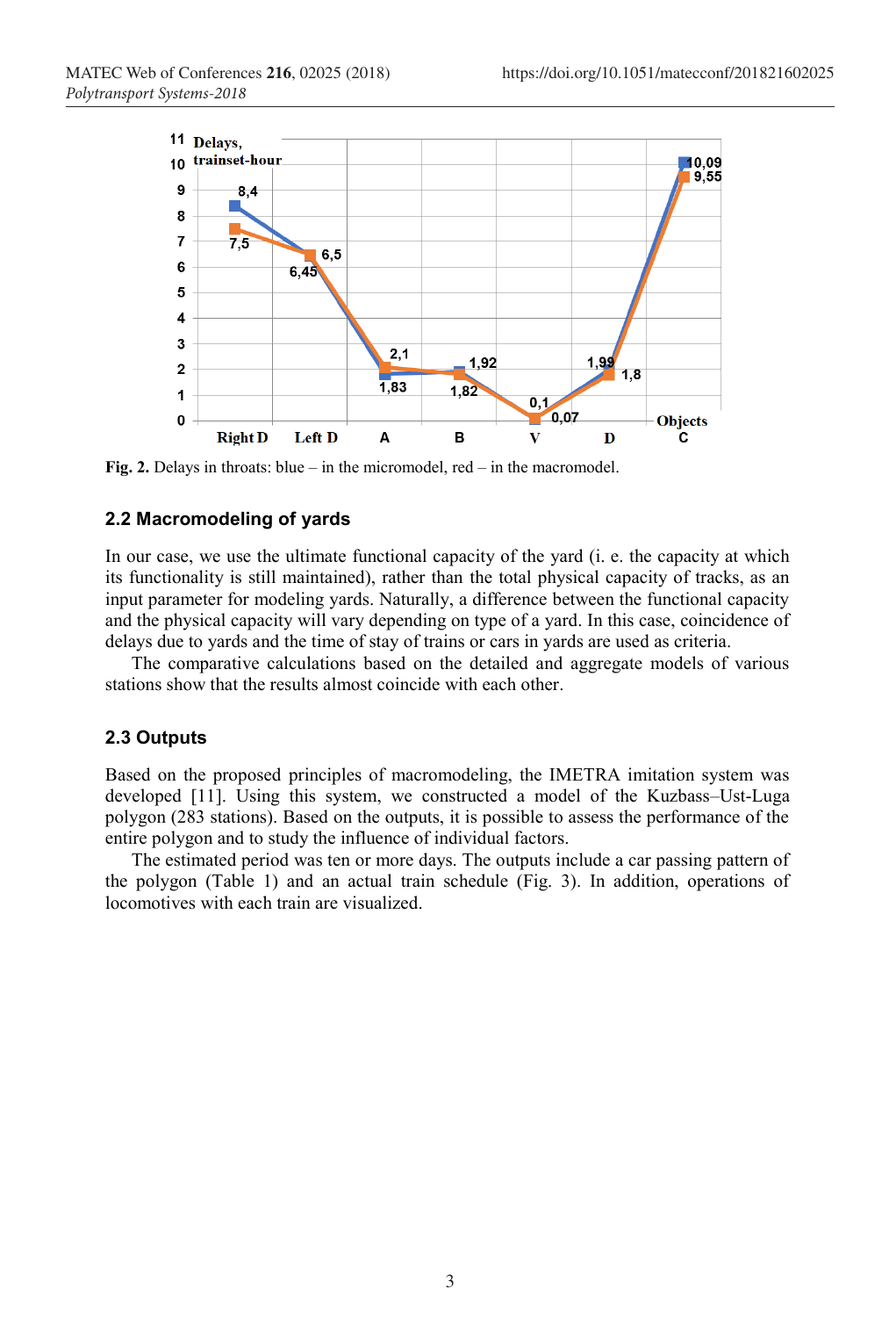| subprocess      | graphically | per day | number       | per operation |
|-----------------|-------------|---------|--------------|---------------|
| 71 HEY          |             | 1191:51 | 7091,6       | 0:10          |
| 71 YET          |             | 1124:51 | 7405,6       | 0:09          |
| <b>66 HEY</b>   |             | 914:57  | 5068,7       | 0:10          |
| 66 <b>HET</b>   |             | 315:49  | 1756,6       | 0:10          |
| <b>58 ЧЕТ</b>   |             | 297:00  | 1382,1       | 0:12          |
| <b>100 ЧЕТ</b>  |             | 250:40  | 1587,1       | 0:09          |
| <b>58 HEY</b>   |             | 235:18  | 837,4        | 0:16          |
| 100 HEY         |             | 57:21   | 266,9        | 0:12          |
| <b>85 HEY</b>   |             | 51:48   | 275          | 0:11          |
| ЛКМ             |             | 13:20   | 44,9         | 0:17          |
| приг ЧЕТ        |             | 0:18    | 32           | 0:01          |
| <b>Nacc HEY</b> |             | 0:15    | 25           | 0:01          |
| приг НЕЧ        |             | 0:04    | 20           | 0:01          |
| <b>Nacc YET</b> |             | 0:00    | $\mathbf{O}$ | 0:00          |
|                 |             |         |              |               |

**Table 1.** Delays of Trains by Type.



**Fig. 3.** An executed traffic schedule with parameters of locomotive utilization.

For the purpose of the analysis, the progression of train traffic should be estimated in more detail by calculating the following parameters:

- average speed of car traffic on each railway line;
- running and sectional speeds in all sections, etc.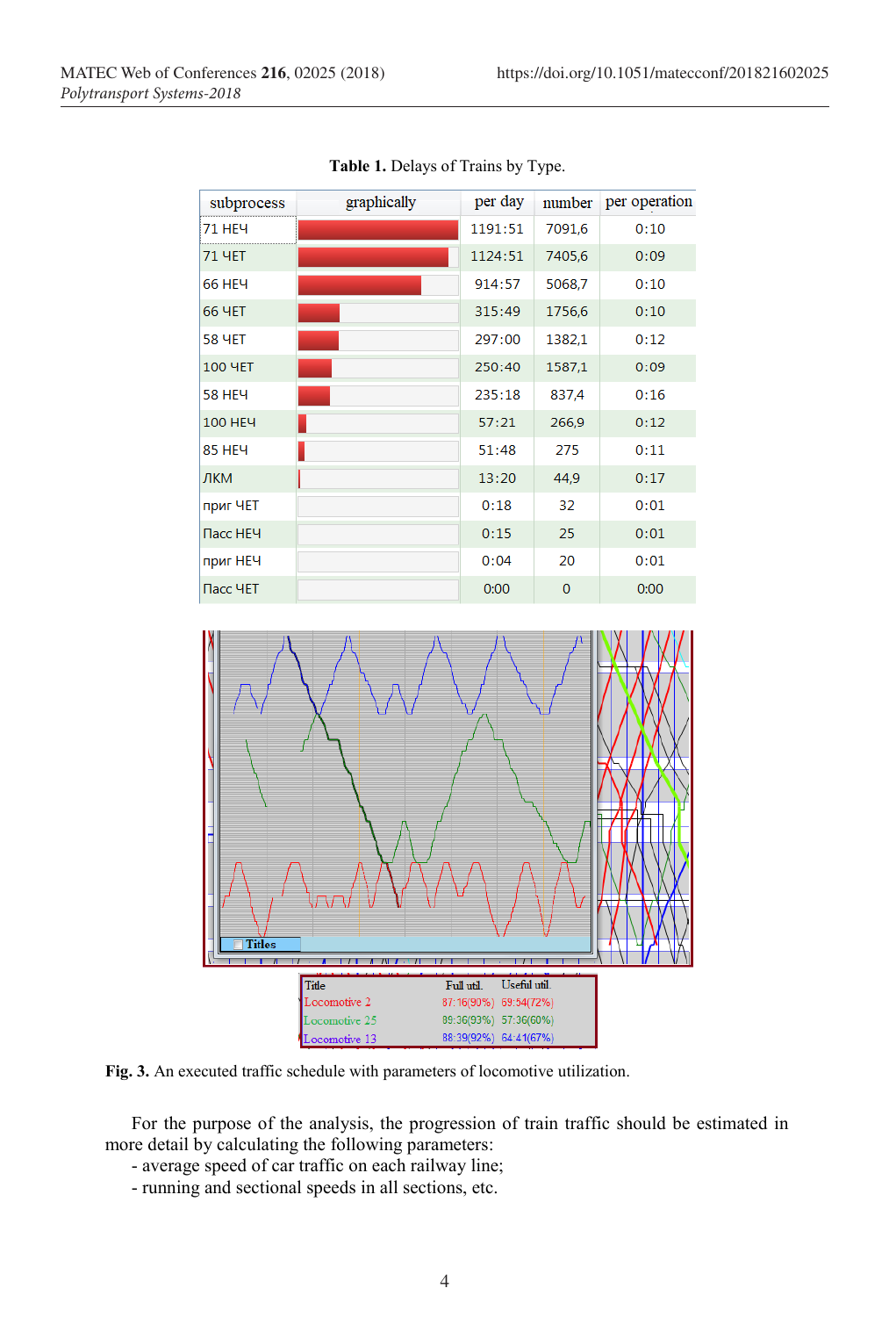The layout of the polygon below shows stations and sections that cause train delays (Fig. 4).



**Fig. 4.** Delays of trains at stations.

*Additional* delays (except for delays at passing points) are shown for wayside stations. The traffic graph shows that intermediate stations are subject to irregular conditions (Fig. 5).



**Fig. 5.** Delays of trains at wayside stations.

Thus, optimal train schedules constructed by the Elbrus system (developed by the Scientific Research Institute of Railway Transport) usually cannot be implemented in real conditions. The model clearly demonstrates why particular trains and sets of cars are idle at technical stations (average values per train: at the top in one direction, at the bottom in another direction) (Fig. 6).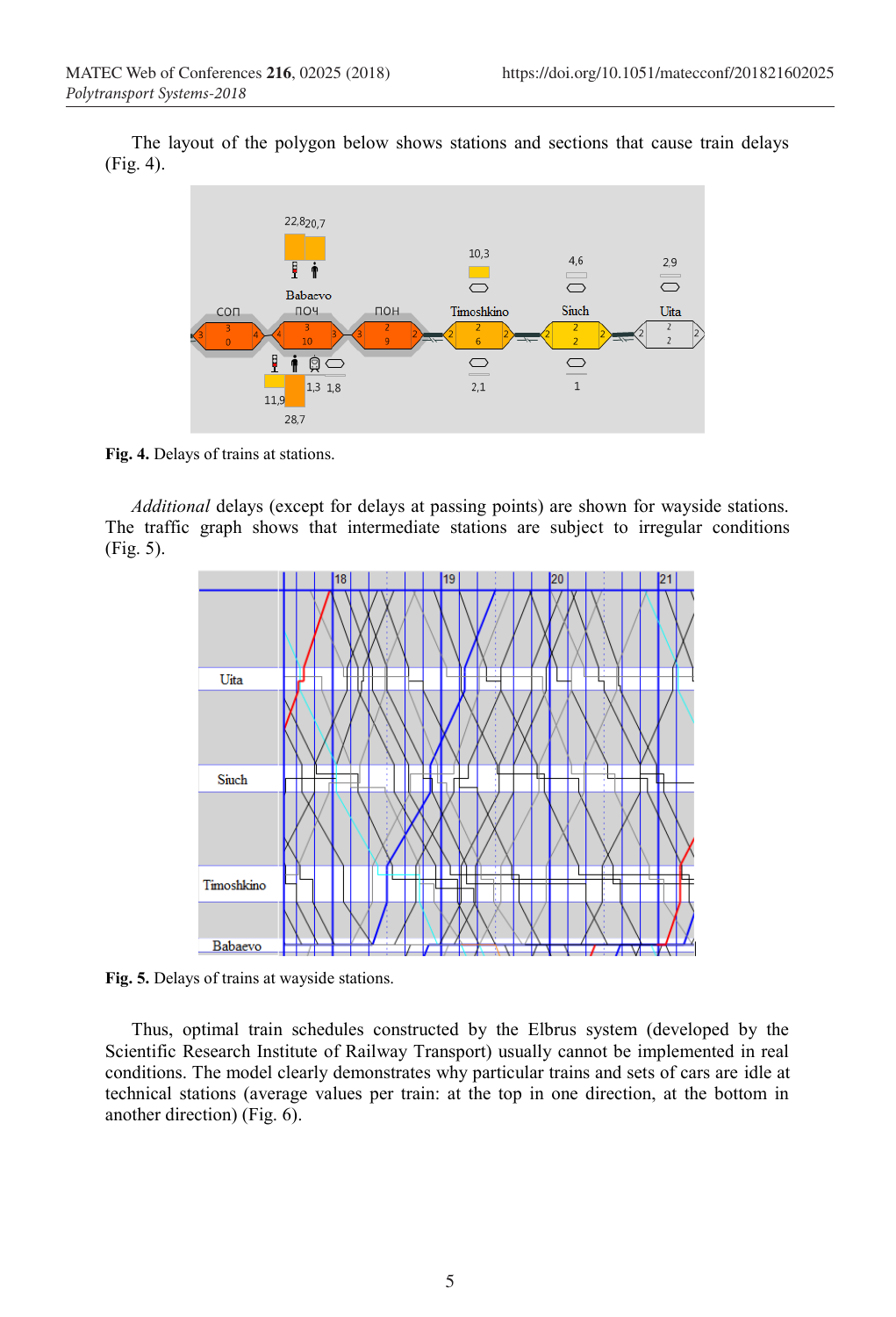

**Fig. 6.** Delays of trains at technical stations.

Delays are distributed as follows:

- through fault of yard crews 56.5 min and 26.9 min;
- absence of a locomotive 2.2 minutes;
- impossibility to start a ready-to-depart train 29.8 min and 27.7 min;
- including due to lack of tracks at the next technical station 12.5 min and 10.5 min.

Delays due to locomotives vary from section to section, while their effective utilization does not exceed 50% of the total utilization time (Fig. 7).



**Fig. 7.** Full and effective utilization of locomotives.

## **3. Conclusion**

The railway network is struggling to cope with increasing train traffic. It needs to be intensively developed and, therefore, requires multi-billion dollar investments. Simulation modeling is the most appropriate tool for evaluating their effectiveness. The